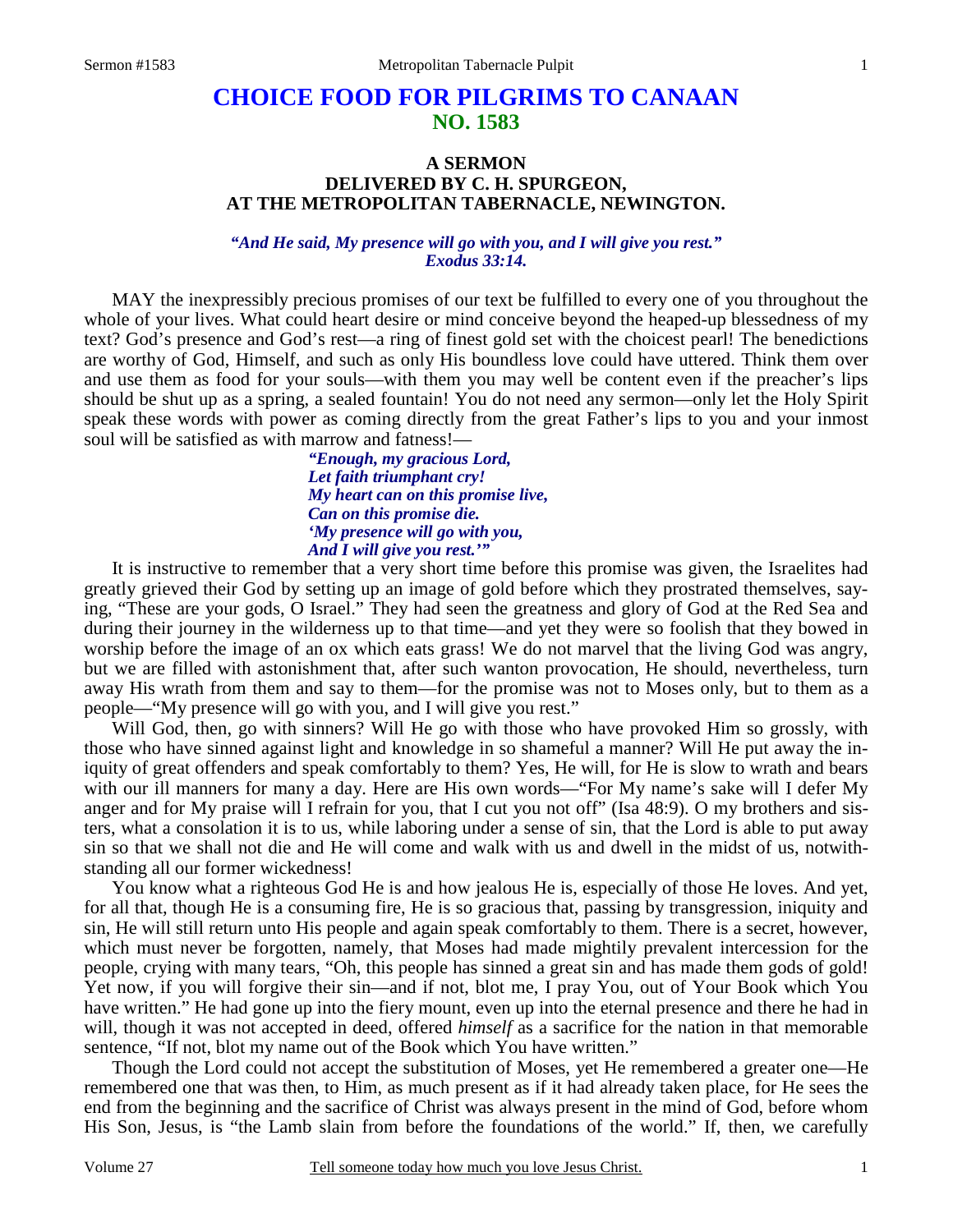search to the bottom of things we shall find that it was by virtue of the Mediator that this promise was given to Israel and God thus spoke to Moses and the people! Atonement had been made, intercession had been offered, and therefore the Lord's presence was guaranteed and rest was promised. This is the only ground upon which God can dwell with you and with me and give us rest—an advocate, one of a thousand—has stood in the gap, presented His life for our life, obtained favor of the Lord and turned away indignation by the power of His intercession!

 God in Christ Jesus has come down to dwell with sinful men! And that presence will never be removed from us, for He says, "I will not leave you comfortless; I will come unto you." He invites Himself into our company. He offers to sup with us. Do not our hearts cry, "Come, Lord, manifest Yourself to us, we pray You, and let the promise which has been read in our ears be now fulfilled in our hearts by the power of Your Spirit!"—"My presence will go with you, and I will give you rest." It may be that I am addressing some who are about to leave this congregation for other assemblies at a distance and, if so, I hope I may be the bearer of seasonable comforts. I have spoken to some, just now, whose faces we may not, perhaps, see again, who are going far away to their great sorrow and to our intense regret.

 I saw the tear when they bade good-bye to us and to the house they have loved so well. Go in peace and God be with you, my beloved! What more can I say? You are going to leave your native land whether you shall ever return to it again is written in the decree of providence—but is all unknown to you. Little need you care, for we are all exiles and are journeying towards the dear Fatherland where we shall be at home forever! Others, it may be, are now making a very important change in life—shifting their habitation, or looking out for another occupation altogether. Many of us here who are serving the Lord are going forward to fresh work, planning new service for the Lord. At such a time, this Word of God will be peculiarly precious to all in a changing state if the Holy Spirit will lay it home to their hearts—"My presence will go with you, and I will give you rest."

 Come, then, you who bid farewell to old England's shores, you who move to a strange family, you who, in any sense remove your tents and advance toward the unknown land—come, I say, and listen to these gentle accents, "My presence will go with you, and I will give you rest." We will think of the subject in this way—first, what are the benefits of this presence? Secondly, to be practical, what are the *demands* of this presence if we come to enjoy it? And then, thirdly, what is the choice blessing which is appended to this presence—"I will give you rest"?

**I.** First, then, WHAT ARE THE BENEFITS OF THE DIVINE PRESENCE WHICH IS HERE PROMISED? "My presence will go with you." The first is manifest in the chapter. It is the acknowledgment of the people as being peculiarly the Lord's. Notice Moses puts it thus, "Wherein shall it be known here that I and Your people have found grace in Your sight? Is it not in that You go with us? So shall we be separated, I and Your people, from all the people that are upon the face of the earth." This clearly shows that the presence of God with His people is God's way of acknowledging them and saying to all mankind and to themselves, "These are My people and I am their God."

 Now, my dear fellow believer, what clearer acknowledgment of you by God can you conceive of than that God should be *present* with you? I think you cannot ask a surer, better seal than this and if you have it not, I cannot see what can be a token of peace to you at all. Is God never with you? Are you never conscious of His presence? Let me ask you to judge your case as if it were mine—can I be a sheep in His fold if the shepherd never comes to me? Can I be a child of the family if I have never had my heart warmed with my Father's love and have never heard my Father's voice speaking comfortably to me? The saints are married unto Christ, but that were a strange union in which there was no sort of converse or communion whatever!

 If I am unable to see my Bridegroom, the Lord Jesus, because my soul is in darkness, I must walk by *faith*—I must not think the darkness light and try to be comfortable without Him! I must feel that until the daystar shines again and Christ's presence returns, I must be unhappy and I must search the city and go about the streets, saying, "Have you seen Him whom my soul loves?" But if I have never at all enjoyed His presence—if never once I could say, "He is near me. He is with me"—then how can it be possible that I am His? If I go forth to the business of the day and never recognize God; if I come home at night and have never seen God's hand with me; if I go to my bed and never, before I sleep, have a kind word from Him then, surely, I cannot be one of His! I lack the acknowledgment which the great Father must and will give to His own children!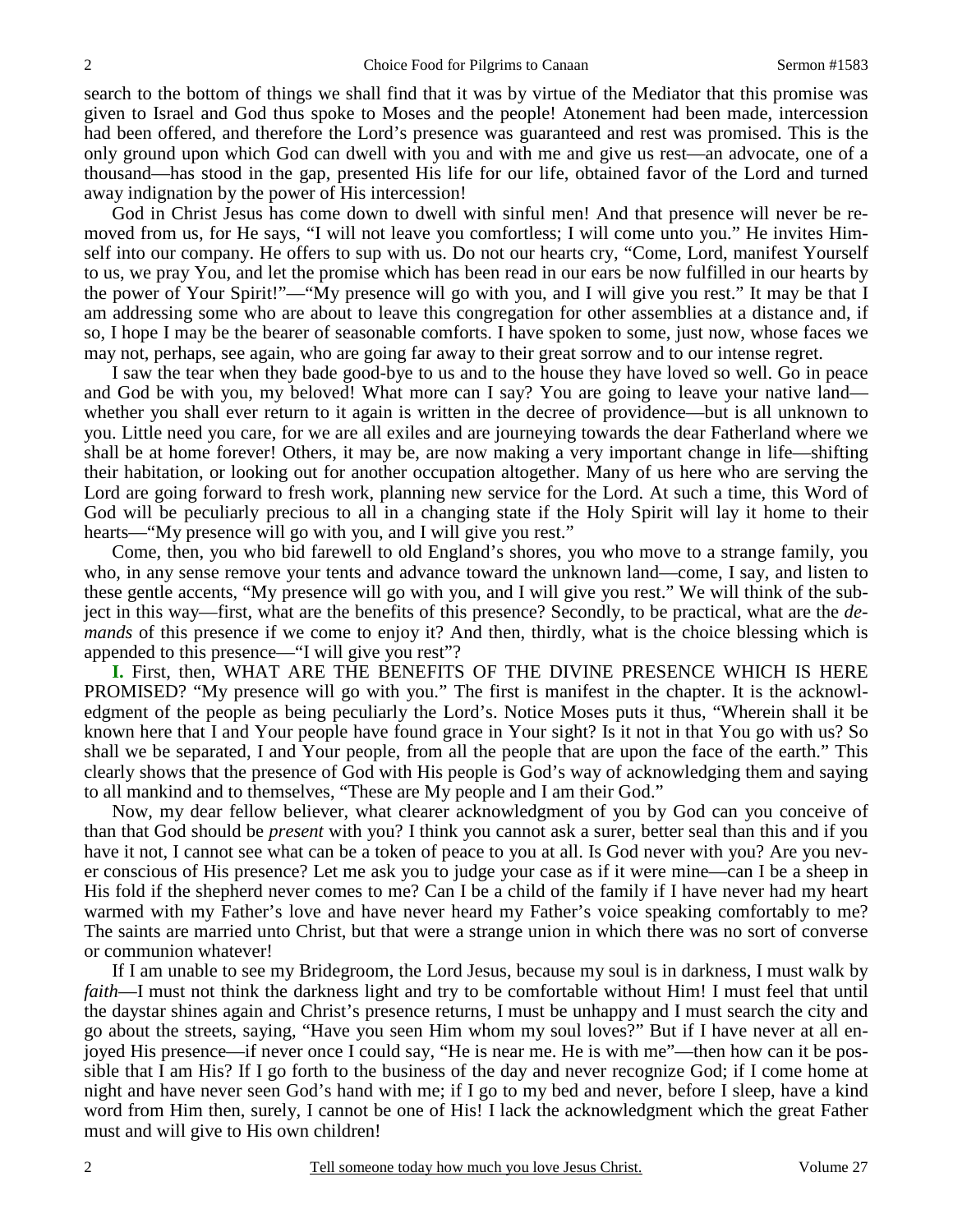I do not see how a man can feel at all certain, no, how he can entertain the *hope*, even, that he belongs to the Lord, except as he enjoys His presence. Every true child of God needs His Father's company. Every true wife desires the presence of her spouse. Our Lord's presence is life and light, health and wealth, strength and song to us! Our prayer is—if Your presence go not with me, carry me not up, for I should go forth a sheep untended to stray where grievous wolves watch for their feeble victims! That is the first benefit of the presence of God. It is the glory which lights up the soul of the believer and marks it as the special property of heaven!

 Secondly, it is by that presence that we are preserved and protected. When Israel came out of Egypt, the Egyptians followed hard behind them. Pharaoh was fierce to slay them or to drive them back, but he could not touch them. They came not near one another all that night because the Lord descended and, like an impenetrable shield of darkness, turned Himself upon the enemy—while like a sun He turned the brightness of His glory upon His people! The presence of God enabled Israel to pass through the sea on dry foot and that same presence brought down the floods upon their foes and swept them away! All through the wilderness they might have been fallen upon by the wandering tribes, especially of the Amalekites, but the camp of Israel was never stormed by an orderly army, nor even plundered by a marauding band!

 Never did an invader's foot plant itself within those streets of canvas! There were no bastions and fortifications, but the presence of the Lord was a wall of fire round about His people. None could touch them so long as the Lord was there. It was true that Amalek fell upon them once upon their march and slew the hindermost of them, but this showed that those farthest off from God are in the greatest danger! But even these would not have been overthrown had not Israel sinned. Even their hindermost would have been secure if they had walked aright with God. Who can harm those whom Jehovah ordains to keep? Who shall fight against the invincible and omnipotent God? If enemies come out against His chosen, He will utterly destroy them! Who shall break through ramparts of fire to touch the sons of God? I think every child of God must acknowledge how safe he has been when he has enjoyed the divine presence.

 When you get out of that presence, you are liable to temptations which, in the divine presence scarcely come to you, or, if they come, they are shaken off as trifles which have no power over you. When we dwell near God, the baser passions lie still—like the beasts in Noah's ark, they cause no uproar. But when God is gone, those baser passions rush to the front and the inferior appetites and propensities try to get the mastery over us and cause us all sorts of trouble. While we are in the presence of God, we may safely stand in the midst of wicked men if providence calls us there and we shall keep our tongue with a bridle and baffle all their cunning. Yes, our soul may be among lions, but no lion can touch us when God is with us in the den! We may go into the furnace of Nebuchadnezzar, but the glowing coals cannot leave, even, the *smell* of fire upon us while God is with us in the flames!

 We are always safe in the presence of God in any place and in any work. But, if the Lord is withdrawn from us, then in His sanctuary we shall be tempted to transgress like Eli's sons—and in His temple the devil will meet with us and ply his horrible temptations. In the most common transactions of life we shall blunder and transgress if we move without the Lord, for the presence of God is the only protection of saints. Our sanctity depends upon communion with God! Like the moon, we are bright while the sun shines on us—all our glory is borrowed from our Lord. Oh, how blessed is the promise, then, if we view it in that light, for we all wish to be preserved from the defilement of the world and this is the one golden method of sanctity, "My presence will go with you."

 There is a third privilege which the presence of God brought to Israel and brings to us. It is that of direction and guidance. Their route lay through a wilderness without a trail and they could not have known which way to go except the fiery cloudy pillar, which was the index of the presence of God, had gone before them. Their path was a very strange one as it was, winding in and out, backwards and forwards, but, "He led them forth by the right way, that they might go to a city of habitation." Such is our pathway to the skies—a maze, a tangle, to ourselves—but all plain to the all-wise! You and I know nothing of what is going to happen to us between here and heaven. No, we cannot tell what will occur within the *hour*—but some amazing blessing may come!

 I have no doubt you, my brothers and sisters, have had in your own lifetime, days of surprises. You have been jogging along the ordinary road of life pretty comfortably. You never thought of what was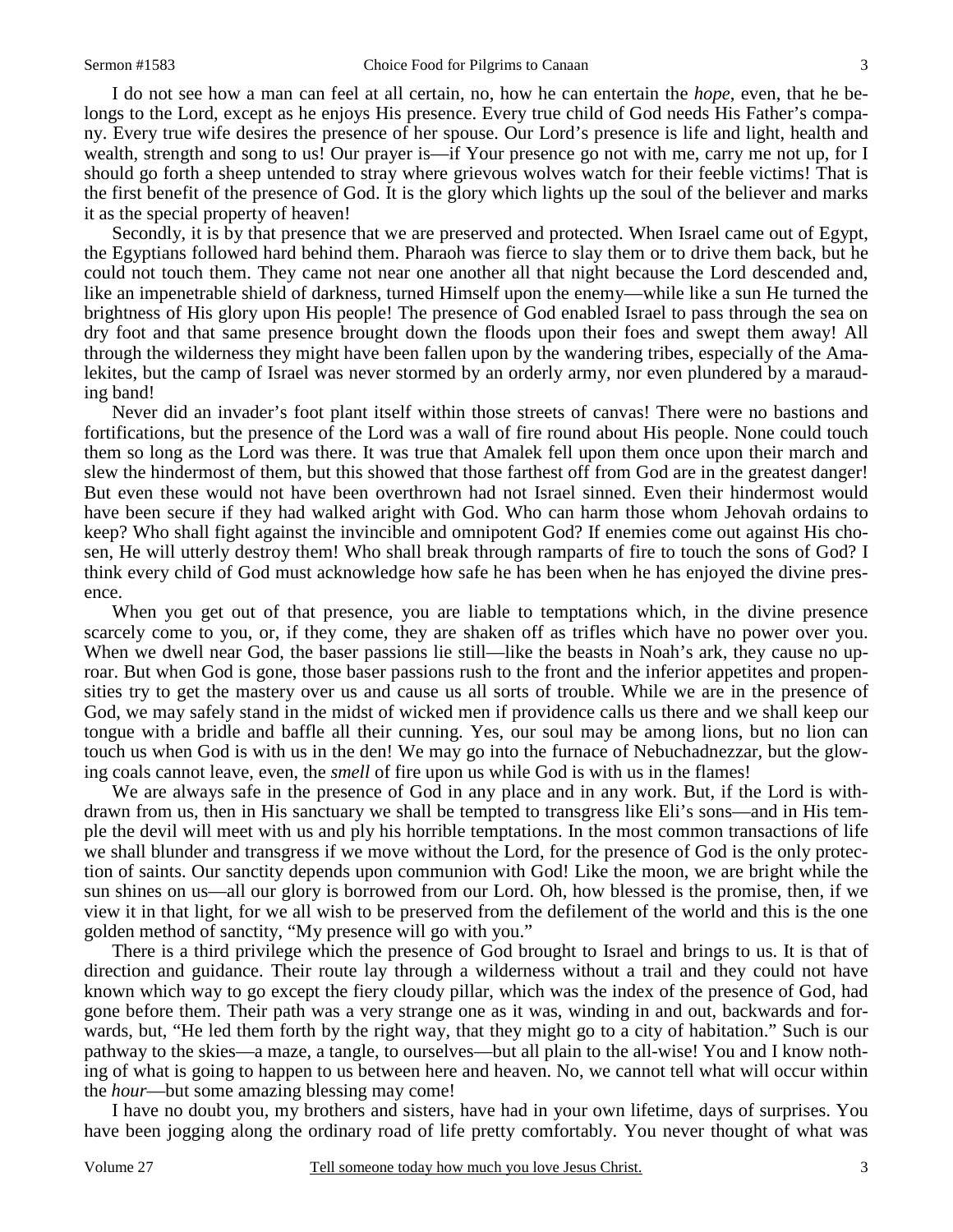going to happen, but you have come to a place where the road suddenly diverged, and from that instant new scenes have opened up before you. You hardly knew whether you were to go to the right or to the left and you were at your wits end as you pulled up, for there was no signpost and no mark to guide you. At such times, if the presence of God has been with you, you have not been left to ask the way—but that ancient promise has become true in your experience. "Your ears shall hear a voice behind you saying, this is the way: walk in it."

 You could not explain to other people why you took that particular road, but you can see that if you had taken any other your whole life would have been darkened! After a fashion you explain to yourself why you did this, rather than that. But if you had talked about it to your most intimate friend, it is just possible he would have replied, "Don't you think there may be a touch of fanaticism about your action? Is there not a little superstition in your reasoning?" So it might be thought, but there is a secret something between you and your God which is the key of the position and accounts for acts which otherwise were unaccountable! If God were not there it *would* have been superstition—but as God *was* really there and you are one with whom He has become so graciously familiar that He gives you the Urim and the Thummim and reveals to you His light and His truth to guide you—there was no superstition or fanaticism in it!

 O the soft, sweet guidances of the royal presence! They have made my life radiant! Like all His other gentlenesses, they have made me great! "He leads me," and yet again, "He leads me," is one of the most joyous notes of my song of love! Ah, if the Lord is not with us, it is extraordinary what muddles we make. I have sometimes had very, very difficult things to do and I have accomplished them with ease under the Lord's own eyes. But if I am without my Lord's presence, I give very bad advice and I most judiciously do very stupid things and most prudently follow a course which everybody would say was prudent but which turns out to be imprudent!

 I have noticed—and I often have to bless God for it—that when I have felt myself to be quite done over and nonplussed, I have simply asked guidance and something has occurred to me which I had never thought of before—or something which I had thought of and rejected, but which was the best, has occurred strongly to my mind again. Or somebody else has come in and taken the leadership and put me aside—and somehow or other God has been glorified and I have been happy when I have had His presence! I am sure that every believer will find it so in daily life. Therefore the first thing is not to have commonsense and to be wise, as some say, but to have a sense of God's presence which is better than commonsense! And to trust in Him for guidance which is better than being shrewd!

 He will make the young men wise and prudent. He will give to babies knowledge and discretion if they are but willing to be led by His divine instruction. You will find it so if you have His presence with you. But if you have it not, you will do just as the Israelites did about the matter of the Gibeonites which seemed too simple to pray about. You will be taken in with those moldy crusts and those cracked shoes and those crafty rascals that say, "We come from a far country." And, without taking counsel with God, you will find yourself in fellowship with a brood of scheming Canaanites who will entangle you and do you no end of harm!

 You will say, "Oh, but they are such nice old people and it is amazing how religiously they talk and how nicely they persuade me to their side." Yes, when Satan would deceive, his traps are very simple ones, such as you would never think to be traps at all! When you are quite clear about a thing, pray about it! When you are in difficulty, do as you like. I believe in that fine piece of advice—"When it is a fine day in this country, carry an umbrella with you; when it is raining hard, do just as you like." I put it into another shape and beg you to remember it. "Why," you say, "the matter is as plain as the nose on my face." Then pray to God about it, for the nose on your face may bring you trouble! He that trusts to his own understanding may turn out to have very little understanding to trust to! Take plain matters to God. Get into the presence of God and stay there and see all things in the light of that presence—that will be to you instinct, commonsense, judgment, wisdom!

 We have thus seen that rich blessings are found in the presence of God—divine acknowledgment, divine protection and divine direction. But there was another thing that Israel had by virtue of the presence of God and that was real worship in the wilderness! Their sacrifices could not have been presented if God had not been among them! There would not have been the tabernacle with all its accessories if God had not been there. God would not have commanded them to build Him a house that He did not in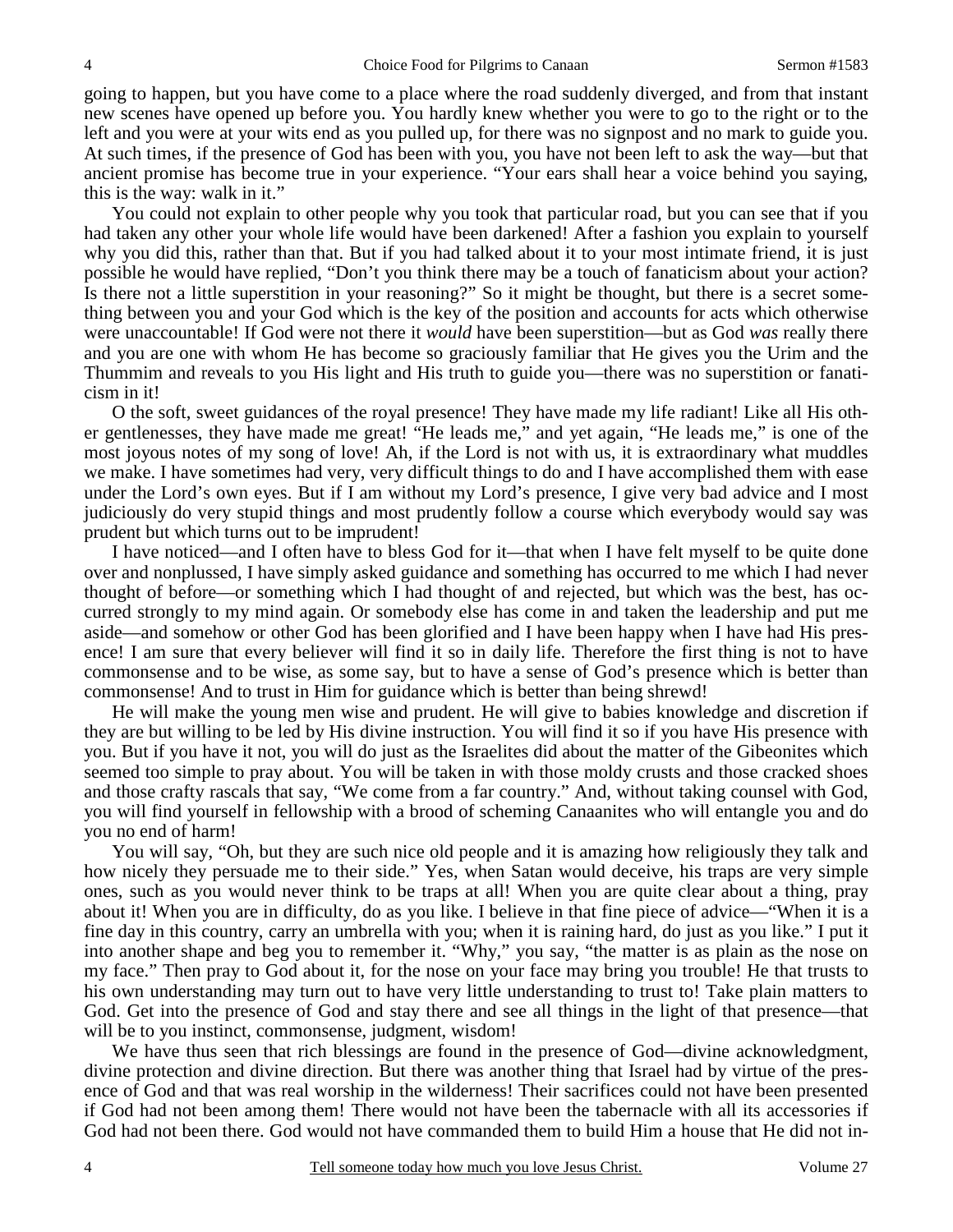tend to inhabit and He would not have instituted ordinances which He did not mean to fill up by His presence! If it is imaginable that there should be a tabernacle with all its outward gear and sacrifices, even until rivers of the blood of fed beasts should be poured out, yet it would have been all an empty, hollow sham if God had not, Himself, been there!

 Brothers and sisters, we cannot worship God in spirit and in truth if we feel Him to be absent! We must believe that He "is" and it is a part of the, "is," that He is everywhere present! We must believe that God is here, at this moment, or we are quite unable to pray to Him. To pray to a God who is many leagues away is like the worshipper of Baal who says, "Perhaps he is on a journey or he is hunting, or he sleeps and must be awakened." Elijah never thought that of Jehovah. When he stood by the altar and began to plead with the Lord God of Israel, it never entered into his head that He was sleeping and must be awakened, or that He was up among the stars and needed to be awakened by shouting! The prophet knew that he spoke right into the eternal ear and talked right into the divine heart, for he felt that God was there! No worship will do us good, or can be accepted by God except the Lord is present with us in it.

When you live in the presence of God, how delightful worship is! You can right jubilantly sing songs upon your stringed instruments when the Lord Jehovah hears your praise. The same is true of prayer. You can wrestle with the Angel and hold Him when you are sure He is there. But if He is not there, you cannot wrestle with Him, or even hold Him! You can go forth to preach right bravely when you go in the strength of the Lord God to make mention of His righteousness, even of that only. But if the Lord goes not with the minister what a vain-glorious place the pulpit is and what empty stuff our talk must be! How delightful to come to the Lord's Table if the King sits there and His spikenard gives forth a sweet perfume! But what is bread and what is wine—and what is the table—if the King, Himself, is not there? The presence of Jesus consciously enjoyed is the sweetness of our worship and all goes awry where this is not found. Oh, that we may never attempt to do anything for God except with God, or think that we can worship at all unless the Spirit of God is in the worship prompting and quickening it!

 Once more, if God had withdrawn from Israel there would have been no communion with Him. God's presence meant communion with God. The Israelites could speak with God through their priests when He was in the midst of them, but if He had departed, all fellowship would have closed. And is not that one of the greatest enjoyments of a child of God—that he can speak to his Father whenever he desires it? No child, I think, as a rule asks permission to speak to his father, but feels an unquestioned freedom on that point. I did go, some time ago, into a house where I sat with the head of the family and heard a humble knock at the door. It was his wife who asked if she might come in, but her lord and master spoke somewhat sharply and she went away. I heard, afterwards, one of the girls come to knock at the door to know whether *she* might come in and I wondered at it, because it is rather unusual, nowadays, for a man to be lord enough, but this gentlemen was *too mu*ch lord by a long way!

 I thank God that I have never seen more than one instance in which a wife or a child was called upon humbly to knock at the door before she could come into the majestic presence of her husband or her father! I have always enjoyed the respect of my sons, but it has never occurred to them to ask permission to speak to me! Yet many professed Christians treat their heavenly Father in that way—they are afraid of Him and dare not tell Him all their hearts—but this is just the sweet privilege of a dear child, that he may turn his eyes to the great Father whenever he pleases and have a private audience with the King of kings at any hour of the day or night! Strangers may not do this! Strangers must get an introduction. Strangers must come with a great deal of ceremony if they want to see a king, but the little prince does not need any usher of the black rod to introduce him to his father.

 The believer's relation to his Father is a key which opens every door. We are on familiar terms with the great God, as it is written, "I will dwell in them and walk in them and I will be their God, and they shall be My people." In another place He puts it thus—"They shall be My sons and daughters." Oh sweet words—"My sons and daughters!" This is a privilege which is secured to us by the presence of God! If any of you have lost the presence of God, I have no doubt you have some kind of awe that makes you stand a long way off as Israel stood at a distance from the burning mount of Sinai. But if God is with you, then no notion of standing a long way off need come to you. "In Him we live, and move, and have our being." We eat and drink and sleep eternal life! Whatever we do, we do all in the name of the Lord Jesus and by the power of His abiding presence!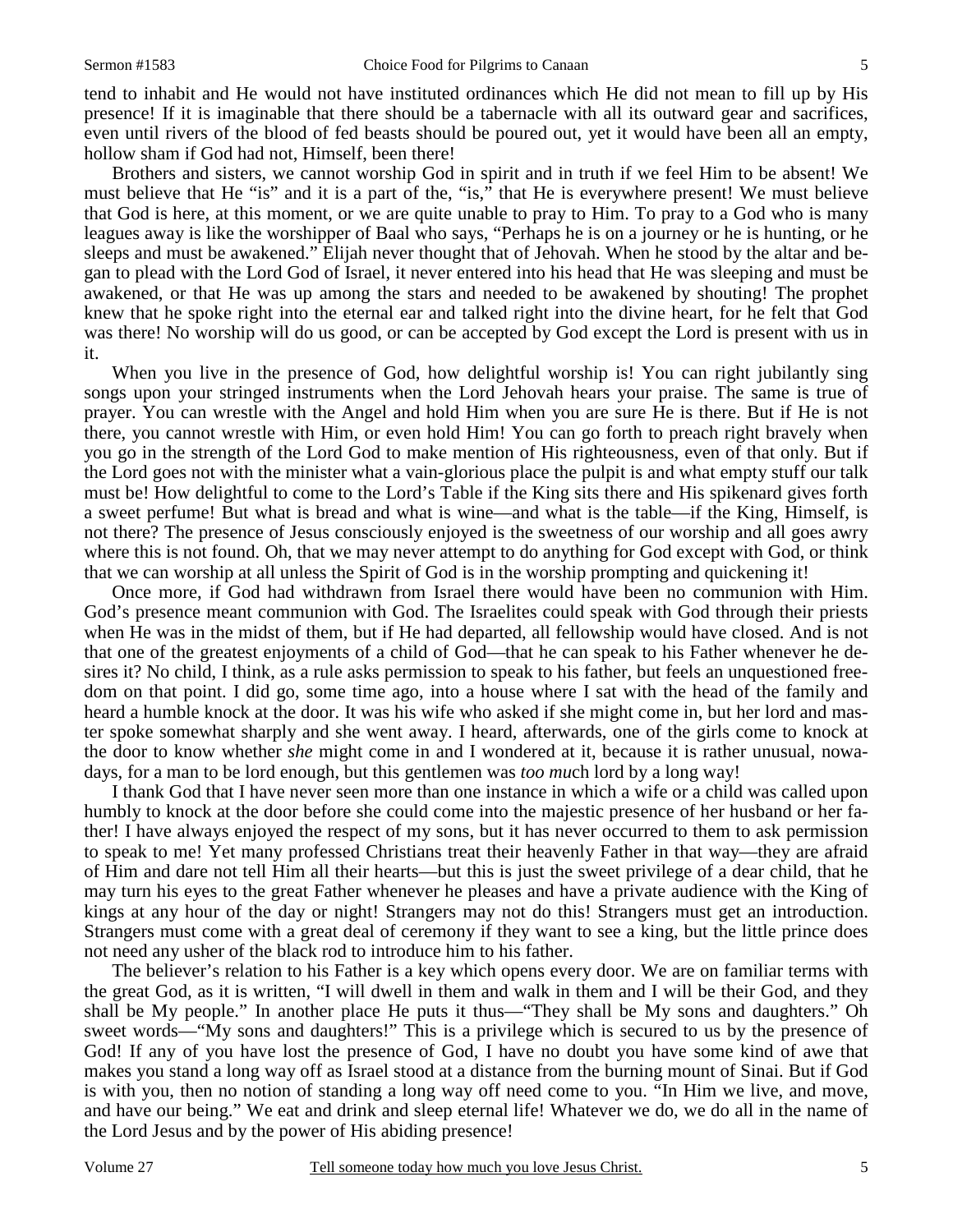The presence of God comes to be as palpable to us as the air we breathe, perhaps more so. It is as certain to us as the life we live. We know Him to be with us and we are as much in the habit of speaking with Him as with our dearest friends! No, much more because we must be parted from the dearest friend, at times, but from our God we are never divided! Wherever we may be and in whatever frame of mind we may be, we can always speak with Him! "When I awake I am still with You." "I fall asleep and He is at my bedside. I wake up at any hour of the night and there He is." "He that keeps Israel shall neither slumber nor sleep." He is always ready for fellowship with His people! May you have this everenjoyable, always encompassing presence with you all the year round!

 May the Spirit of God put it to those whom I have mentioned, who are moving or shifting their place by taking a long journey, or who are about to take the last long journey—who feel that the sentence of death is written upon them—is not this presence all that your spirits can possibly crave? Even death will give you no alarm if this sweet text is fully enjoyed by you—"My presence will go with you." Certainly the hardships and dangers of emigration dwindle into insignificance before this promise—"My presence will go with you among strangers. My presence will go with you across the sea. My presence will go with you to the bed of sickness. My presence will go with you through the Valley of the Shadow of Death. My presence will go with you, and I will give you rest." That is the first point.

**II.** The second head shall not occupy much time, but I hope that it will be hammered out into a lifelong sermon preached by yourselves. WHAT ARE THE DEMANDS OF THIS PRESENCE? Supposing that the divine presence shall go with us, what then? Why, first it is necessary that we rely upon it. Beloved, if the presence of God is with us, do not let us act as if it were *not* with us, or as if it were not worth much although it is with us! If God's presence is with us, what have we to be afraid of? Where is the excuse for our spirit being cast down? If God's presence is with us, why do we talk about difficulties? That word should not be in our dictionary, now that omnipotence is at our right hand! If God's presence is with us, why should we speak about fears? Whom shall we fear? "You are the strength of my life. Of whom shall I be afraid?"

 Oh, let this presence of God be real to you, if you are enjoying it! Do not talk about it and then speak as if you were all alone and go forth to your work, saying, "I am not strong enough." What? Even if the Lord is with you? Set your God at a right figure in all your calculations; that is to say, if you can find a figure that will represent Him. What is your strength? A unit? Well, if you like, you may make a cipher of it, for that is nearer the truth. But what is *God's* strength? Oh, you may carry it up to the nth, as we say in algebra. You may work it out to the utmost conceivable limit, but you will never get a figure that will come near expressing the power of the presence of God! "I am with you"—"I," and the universe echoes to the voice, as the words, "I AM," roll in thunder peals along the heavens!

 "I have formed the earth and laid its foundations and reared up the arches of the sky. I am with you, with My omnipotence, omniscience, all-sufficiency." Well, if that is so, rely upon it! Stay yourself upon God and do not play the fool by being dismayed and cast down. "I am with you." Away with melancholy! Should a little child be always trembling and sobbing out, "Mother, I am alone and I am afraid"? Her mother says, "I am with you, dear child. I am with you." Will she not have done with her sobbing? So does the Lord say, "How can you fear? How can you fall? I am with you." If we have His presence, let us treat it as a matter of fact and be filled with rest!

 In the next place, if we have His presence, let us use it. Every now and then we meet with persons who have thousands of pounds and yet are half starved. We have heard of two great lords who were spending the evening together at a coffee-house and the bill came to an odd sum and they quarreled about who should pay the odd farthing till one of the waiters said, "Look up here! Here are two lords worth 50,000 a year *each* and they are quarrelling about a farthing!" That was a strange sight, but have you not seen Christian people behaving quite as inconsistently? They have the revenues of the universe to spend and yet they starve themselves by the little enjoyment that they dare to take! Of heavenly food they live upon a crumb a day.

 They are just like the elder brother who said to his father, "These many years have I served you. I have neither transgressed your commandments at any time and yet you never gave me a kid that I might make merry with my friends." You remember his father's answer? He said, "You are always with me and all that I have is yours. If you have not eaten all the goats, it is your own fault. You might have been as merry with your friends as you liked, for all that I have is yours." And so may the Lord often reproach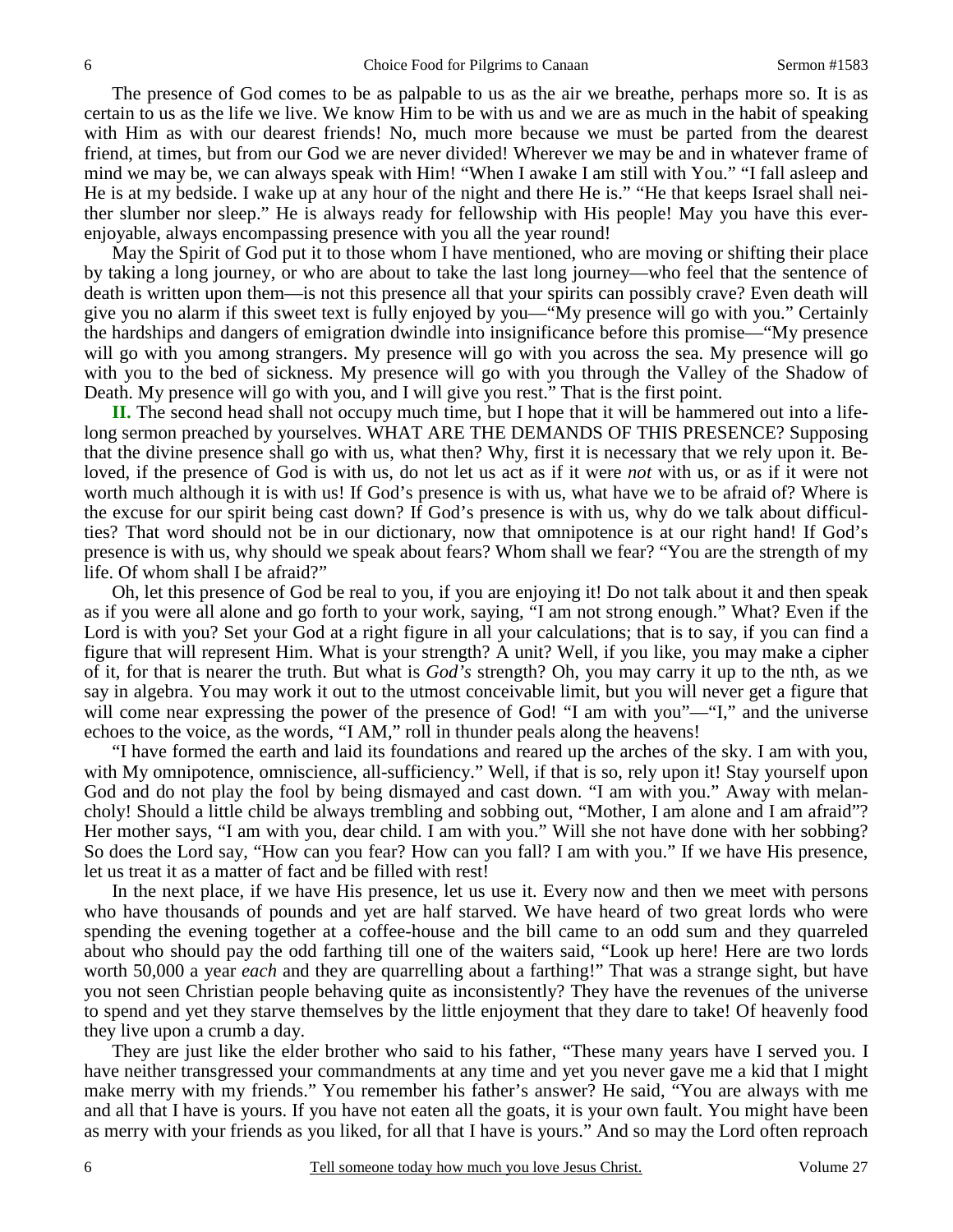His people. "I am with you, but you do not use Me. You do not exercise faith in Me as to the mountains which lie before you which would become plains if you left them to Me. You do not leave Me your sycamine trees for me to pluck them up by the roots. I can do all things and here you are using this poor feeble arm of yours with all its wasting, aching sinews—when there is an everlasting arm which would be made bare for your defense and which would shake heaven and earth rather than fail to bring you deliverance." Why, brothers and sisters? Why are we so slow to believe? Oh, if you have the presence of God, utilize it!

 And then, next, if you have the presence of God, do not grieve Him. Do not lose it. In the presence of a king, men behave themselves. Have you never known, as a boy, when you have been up to some little trick, someone has said, "Hush, here is Father coming"? Why, you stopped your game at once! Oh, how reverently, how cautiously, how jealously, how holy ought we to behave ourselves who are in the presence of God! It is amazing what God will do for us. He often surprises us with what He does. He seems to be inventive in the liberality of His grace. He will make our path smooth though before it had been roughness itself! Often and often does He enrich our way as though we were like the lepers who followed the Assyrians when they threw away their silver and their gold!

 We are surprised to find what goodness His mercy has scattered for us. Do we not feel that we must walk tenderly towards one who deals with us so gently? Such mercy as His should make us fear and tremble because of the great goodness of God! It must be, I was going to say, a terrible thing to be a king's favorite but what a terribly *blessed* thing it is to be the favorite of God—to be lifted up so near to Him as to enjoy the light of His countenance! We ought to look at all our words before we speak them when we are in His presence and stop our thoughts before we think them, if such a thing could be, lest any of them should vex His Spirit and prove unbecoming in the presence of His Majesty.

 And, oh, when you have the presence of God, take care to glorify Him all that you possibly can! Does He deign to dwell in you? Then lay yourself out for His honor. Seek out those who have lost His company and go and cheer them. Find out all the daughters of sorrow, all the backsliders and wanderers, all the poor sinners that are on the wild mountains and seek to bring them where you are, yourself—into the presence of the gracious Three in One! I think that if we do not work at any other season, we certainly should do so when we are abiding in the light of His countenance. If my soul keeps no holiday at any other time, she shall certainly be dressed in her bravest and shine in her best when the King, Himself, visits me! It is a grand thing to go to work for God with the glory of God about your brow, the love of God warming your heart, the strength of God making your spirit courageous and the wisdom of God directing you in the choice of words! Thus shall you work to purpose and a work shall be done which will redound to the eternal glory!

And thus you see that the presence of God has its demands.

**III.** My time has gone and, therefore, I must say only two or three words about that last word of promise. WHAT IS THE CHOICE BLESSING WHICH IS APPENDED TO THIS PRESENCE? "My presence shall go with you, and I will give you rest." In this particular text we must confine the, "rest," to the end of the journey, for Israel was to have their rest in Canaan and so the promise was, "My presence shall go with you through the wilderness, and I will give you rest in the land that flows with milk and honey." Beloved, it were no narrowing of the promise if we were to limit it to that sense, tonight. If God's presence is with us *here*, we shall be in God's presence hereafter—and there we shall have rest!

 Some of you good workpeople come in here on Thursday nights and cannot come in quite on time. Well, never mind, you can come late. I would sooner have you for 10 minutes than not at all. A piece of a loaf is better than starving. I know that to many of you the idea of rest must be very sweet. To those who work very, very hard, as some of you do, the thought of an everlasting rest is very pleasant. But perhaps some of you have never been converted. I want to put this thought into your mind—will you rest? Will you rest at last? They will lay your bones in the cemetery and apparently you will rest, but *will you rest?* Oh, will you rest?

 Do you think you can rest if you die with unforgiven sin? Can you rest if you die unreconciled to God? Ah, no. "There is no peace," says my God, unto the wicked. "They are like the troubled sea which cannot rest, whose waters cast up mire and dirt." Only imagine if that should be your portion forever and ever—never to rest, but to be like the troubled sea, foaming, raging and tossed about throughout eternity! God grant, dear hearer, that such a fearful *unrest* may not be your portion!